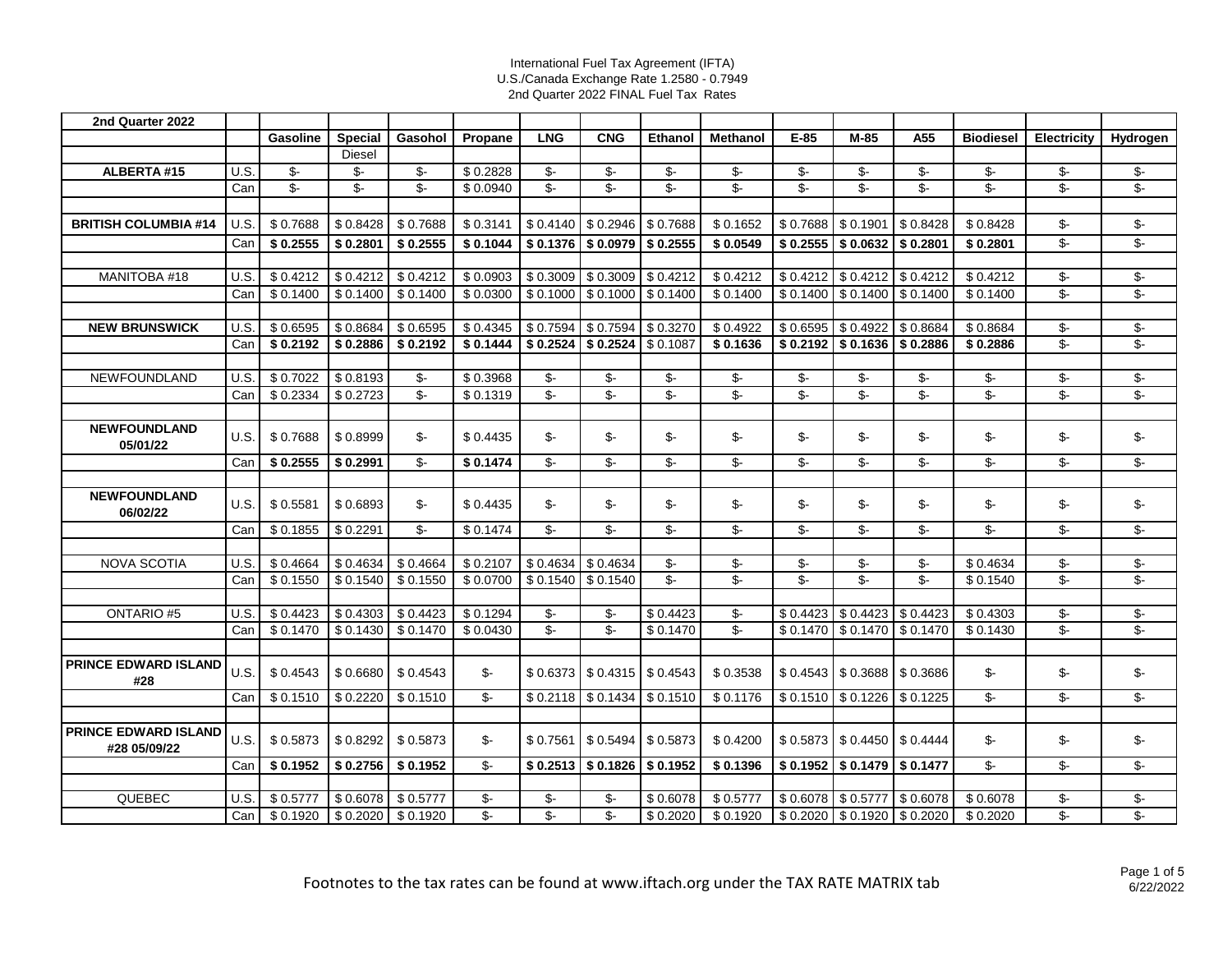|                       |      | Gasoline                 | Special              | Gasohol                  | Propane                  | <b>LNG</b>               | <b>CNG</b>                      | Ethanol                  | Methanol                 | $E-85$               | $M-85$                   | A55                      | <b>Biodiesel</b>         | <b>Electricity</b>         | Hydrogen                                     |
|-----------------------|------|--------------------------|----------------------|--------------------------|--------------------------|--------------------------|---------------------------------|--------------------------|--------------------------|----------------------|--------------------------|--------------------------|--------------------------|----------------------------|----------------------------------------------|
|                       |      |                          | <b>Diesel</b>        |                          |                          |                          |                                 |                          |                          |                      |                          |                          |                          |                            |                                              |
| SASKATCHEWAN          | U.S. | \$0.4514                 | \$0.4514             | \$0.4514                 | \$0.2708                 | \$-                      | \$-                             | \$0.4514                 | \$0.4514                 | \$0.4514             | \$0.4514                 | \$0.4514                 | \$0.4514                 | $\overline{\mathcal{F}}$   | $\sqrt[6]{\cdot}$                            |
|                       | Can  | \$0.1500                 | \$0.1500             | \$0.1500                 | \$0.0900                 | $\overline{\mathcal{F}}$ | $\overline{\mathcal{F}}$        | \$0.1500                 | \$0.1500                 | \$0.1500             | \$0.1500                 | \$0.1500                 | \$0.1500                 | $\overline{\mathcal{F}}$   | \$-                                          |
|                       |      |                          |                      |                          |                          |                          |                                 |                          |                          |                      |                          |                          |                          |                            |                                              |
| <b>ALABAMA</b>        | U.S. | \$0.2800                 | \$0.2900             | \$0.2800                 | \$0.2900                 | \$0.0800                 | \$0.0800                        | \$0.2800                 | \$0.2800                 | \$0.2800             | \$0.2800                 | \$0.2800                 | \$0.2900                 | $\overline{\mathcal{F}}$   | $\sqrt[6]{\frac{1}{2}}$                      |
|                       | Can  | \$0.0931                 | \$0.0964             | \$0.0931                 | \$0.0964                 | \$0.0265                 | \$0.0265                        | \$0.0931                 | \$0.0931                 | \$0.0931             | \$0.0931                 | \$0.0931                 | \$0.0964                 | $\overline{\mathcal{S}}$   | $\overline{\$}$ -                            |
|                       |      |                          |                      |                          |                          |                          |                                 |                          |                          |                      |                          |                          |                          |                            |                                              |
| ARIZONA #8            | U.S. | \$0.1800                 | \$0.2600             | \$0.1800                 | \$-                      | \$-                      | \$-                             | \$-                      | $$-$                     | \$0.1800             | \$0.1800                 | \$-                      | \$0.2600                 | \$-                        | $\sqrt[6]{\frac{1}{2}}$                      |
|                       | Can  | \$0.0599                 | \$0.0864             | \$0.0599                 | $\overline{\mathcal{S}}$ | $\sqrt{2}$               | $\overline{\mathcal{S}}$        | $\overline{\mathcal{S}}$ | $\overline{\mathcal{S}}$ | \$0.0599             | \$0.0599                 | $\mathsf{S}$ -           | \$0.0864                 | $\overline{\mathcal{S}}$   | $\sqrt[6]{\cdot}$                            |
|                       |      |                          |                      |                          |                          |                          |                                 |                          |                          |                      |                          |                          |                          |                            |                                              |
| ARKANSAS #30          | U.S  | \$0.2450                 | \$0.2850             | \$0.2450                 | \$0.1650                 | \$0.0500                 | \$0.0500                        | \$0.2450                 | \$0.2450                 | \$0.2450             | \$0.2450                 | \$-                      | \$0.2850                 | \$-                        | $\sqrt[6]{\cdot}$                            |
|                       | Can  | \$0.0814                 | \$0.0947             | \$0.0814                 | \$0.0548                 | \$0.0166                 | \$0.0166                        | \$0.0814                 | \$0.0814                 | \$0.0814             | \$0.0814                 | $\overline{\mathcal{L}}$ | \$0.0947                 | $\overline{\mathcal{S}}$   | $\overline{\mathcal{F}}$                     |
|                       |      |                          |                      |                          |                          |                          |                                 |                          |                          |                      |                          |                          |                          |                            |                                              |
| CALIFORNIA #1         | U.S. | \$-                      | \$0.7270             | \$-                      | \$0.0600                 | \$0.1017                 | \$0.0887                        | \$0.0900                 | \$0.0900                 | \$0.0900             | \$0.0900                 | \$0.7270                 | \$0.7270                 | \$-                        | \$-                                          |
|                       | Can  | $\overline{\mathcal{S}}$ | \$0.2417             | $\overline{\mathcal{S}}$ | \$0.0200                 | \$0.0338                 | \$0.0294                        | \$0.0299                 | \$0.0299                 | \$0.0299             | \$0.0299                 | \$0.2417                 | \$0.2417                 | $\overline{\mathcal{S}}$   | $\overline{\mathcal{F}}$                     |
|                       |      |                          |                      |                          |                          |                          |                                 |                          |                          |                      |                          |                          |                          |                            |                                              |
| <b>COLORADO</b>       | U.S  | \$0.2200                 | \$0.2050             | \$0.2200                 | \$0.1350                 | \$0.1200                 | \$0.1830                        | \$0.2200                 | \$0.2200                 | \$0.2200             | \$0.2200                 | \$0.2200                 | \$0.2050                 | \$-                        | $\sqrt[6]{\frac{1}{2}}$                      |
|                       | Can  | \$0.0731                 | \$0.0682             | \$0.0731                 | \$0.0449                 | \$0.0399                 | \$0.0608                        | \$0.0731                 | \$0.0731                 | \$0.0731             | \$0.0731                 | \$0.0731                 | \$0.0682                 | $\overline{\mathcal{F}}$   | \$-                                          |
|                       |      |                          |                      |                          |                          |                          |                                 |                          |                          |                      |                          |                          |                          |                            |                                              |
| CONNECTICUT #16       | U.S. | \$0.2500                 | \$0.4010             | \$0.2500                 | \$0.2600                 | \$0.2600                 | \$0.2600                        | \$0.2500                 | \$0.2500                 | \$0.2500             | \$0.2500                 | \$0.2500                 | \$0.4010                 | $\sqrt[6]{\cdot}$          | $\sqrt[6]{\frac{1}{2}}$                      |
|                       | Can  | \$0.0832                 | \$0.1332             | \$0.0832                 | \$0.0864                 | \$0.0864                 | \$0.0864                        | \$0.0832                 | \$0.0832                 | \$0.0832             | \$0.0832                 | \$0.0832                 | \$0.1332                 | $\mathcal{L}$              | $\overline{\mathcal{F}}$                     |
|                       |      |                          |                      |                          |                          |                          |                                 |                          |                          |                      |                          |                          |                          |                            |                                              |
| <b>DELAWARE</b>       | U.S. | \$0.2300                 | \$0.2200             | \$0.2300                 | \$0.2200                 | \$0.2200                 | \$0.2200                        | \$0.2300                 | \$0.2300                 | \$0.2200             | \$0.2200                 | \$0.2200                 | \$0.2200                 | \$-                        | $\sqrt[6]{\frac{1}{2}}$                      |
|                       | Can  | \$0.0765                 | \$0.0731             | \$0.0765                 | \$0.0731                 | \$0.0731                 | \$0.0731                        | \$0.0765                 | \$0.0765                 | \$0.0731             | \$0.0731                 | \$0.0731                 | \$0.0731                 | $\overline{\mathcal{S}}$ - | $\overline{\$}$                              |
|                       |      |                          |                      |                          |                          |                          |                                 |                          |                          |                      |                          |                          |                          |                            |                                              |
| FLORIDA #19           | U.S  | \$0.3650                 | \$0.3637             | \$0.3650                 | \$-                      | \$-                      | \$-                             | \$-                      | \$-                      | \$-                  | \$-                      | \$-                      | \$0.3637                 | $\overline{\$}$ -          | $\sqrt[6]{\cdot}$                            |
|                       | Can  | \$0.1213                 | \$0.1209             | \$0.1213                 | \$-                      | $\overline{\$}$          | $\overline{\$}$                 | $\overline{\mathcal{S}}$ | $\overline{\$}$          | $\overline{\$}$      | $\overline{\$}$          | $\overline{\$}$          | \$0.1209                 | $\overline{\mathcal{S}}$   | $\overline{\mathcal{F}}$                     |
|                       | U.S. |                          |                      |                          |                          |                          |                                 |                          |                          |                      |                          |                          |                          |                            |                                              |
| GEORGIA#31            |      | \$0.2910<br>\$0.0967     | \$0.3260<br>\$0.1083 | \$0.2910<br>\$0.0967     | \$0.2910                 | \$0.2910                 | $$0.2910$ $$0.2910$<br>\$0.0967 | \$0.0967                 | \$0.2910                 | \$0.2910<br>\$0.0967 | \$0.2910<br>\$0.0967     | \$0.2910<br>\$0.0967     | \$0.3260                 | \$-<br>\$-                 | $\frac{1}{\phi}$<br>$\overline{\mathcal{L}}$ |
|                       | Can  |                          |                      |                          | \$0.0967                 | \$0.0967                 |                                 |                          | \$0.0967                 |                      |                          |                          | \$0.1083                 |                            |                                              |
| IDAHO #7              | U.S  | \$0.3200                 | \$0.3200             | \$-                      | \$0.2320                 | \$0.3490                 | \$0.3200                        | \$-                      | \$-                      | $\mathcal{L}$        | $\mathbb{S}^-$           | \$0.3200                 | \$0.3200                 | $\mathcal{L}$              | \$0.3200                                     |
|                       | Can  | \$0.1063                 | \$0.1063             | $\overline{\mathcal{S}}$ | \$0.0771                 | \$0.1160                 | \$0.1063                        | $\overline{\mathcal{S}}$ | $\overline{\mathcal{S}}$ | \$-                  | $S-$                     | \$0.1063                 | \$0.1063                 | $\mathcal{L}$              | \$0.1063                                     |
|                       |      |                          |                      |                          |                          |                          |                                 |                          |                          |                      |                          |                          |                          |                            |                                              |
| ILLINOIS #27          | U.S. | \$0.5590                 | \$0.6270             | \$0.5590                 | \$0.6170                 | \$0.6230                 | \$0.4850                        | \$0.5590                 | \$0.5590                 | \$0.5590             | \$0.5590                 | \$0.5590                 | \$0.6270                 | \$-                        | $\frac{1}{\phi}$                             |
|                       | Can  | \$0.1858                 | \$0.2085             | \$0.1858                 | \$0.2051                 | \$0.2071                 | \$0.1612                        | \$0.1858                 | \$0.1858                 | \$0.1858             | \$0.1858                 | \$0.1858                 | \$0.2085                 | \$-                        | \$-                                          |
|                       |      |                          |                      |                          |                          |                          |                                 |                          |                          |                      |                          |                          |                          |                            |                                              |
| <b>INDIANA</b>        | U.S. | \$0.3200                 | \$0.5300             | \$0.3200                 | $\sqrt[6]{\cdot}$        | \$0.5300                 | \$0.5300                        | \$0.3200                 | \$0.3200                 | \$0.3200             | \$0.3200                 | \$0.3200                 | \$0.5300                 | \$-                        | $\sqrt[6]{\frac{1}{2}}$                      |
|                       | Can  | \$0.1063                 | \$0.1761             | \$0.1063                 | $\overline{\mathcal{S}}$ | \$0.1761                 | \$0.1761                        | \$0.1063                 | \$0.1063                 | \$0.1063             | \$0.1063                 | \$0.1063                 | \$0.1761                 | $\overline{\mathcal{S}}$   | $\overline{\mathcal{E}}$                     |
|                       |      |                          |                      |                          |                          |                          |                                 |                          |                          |                      |                          |                          |                          |                            |                                              |
| <b>INDIANA SurChg</b> | U.S. | \$-                      | \$-                  | \$-                      | \$0.5300                 | \$-                      | \$-                             | \$-                      | \$-                      | \$-                  | \$-                      | \$-                      | \$-                      | \$-                        | $\sqrt[6]{\frac{1}{2}}$                      |
|                       | Can  | \$-                      | \$-                  | $\overline{\mathcal{S}}$ | \$0.1761                 | $\overline{\$}$          | \$-                             | \$-                      | $\overline{\mathcal{S}}$ | \$-                  | $\overline{\mathcal{S}}$ | $\overline{\mathcal{S}}$ | $\overline{\mathcal{S}}$ | \$-                        | $\overline{\mathcal{E}}$                     |
|                       |      |                          |                      |                          |                          |                          |                                 |                          |                          |                      |                          |                          |                          |                            |                                              |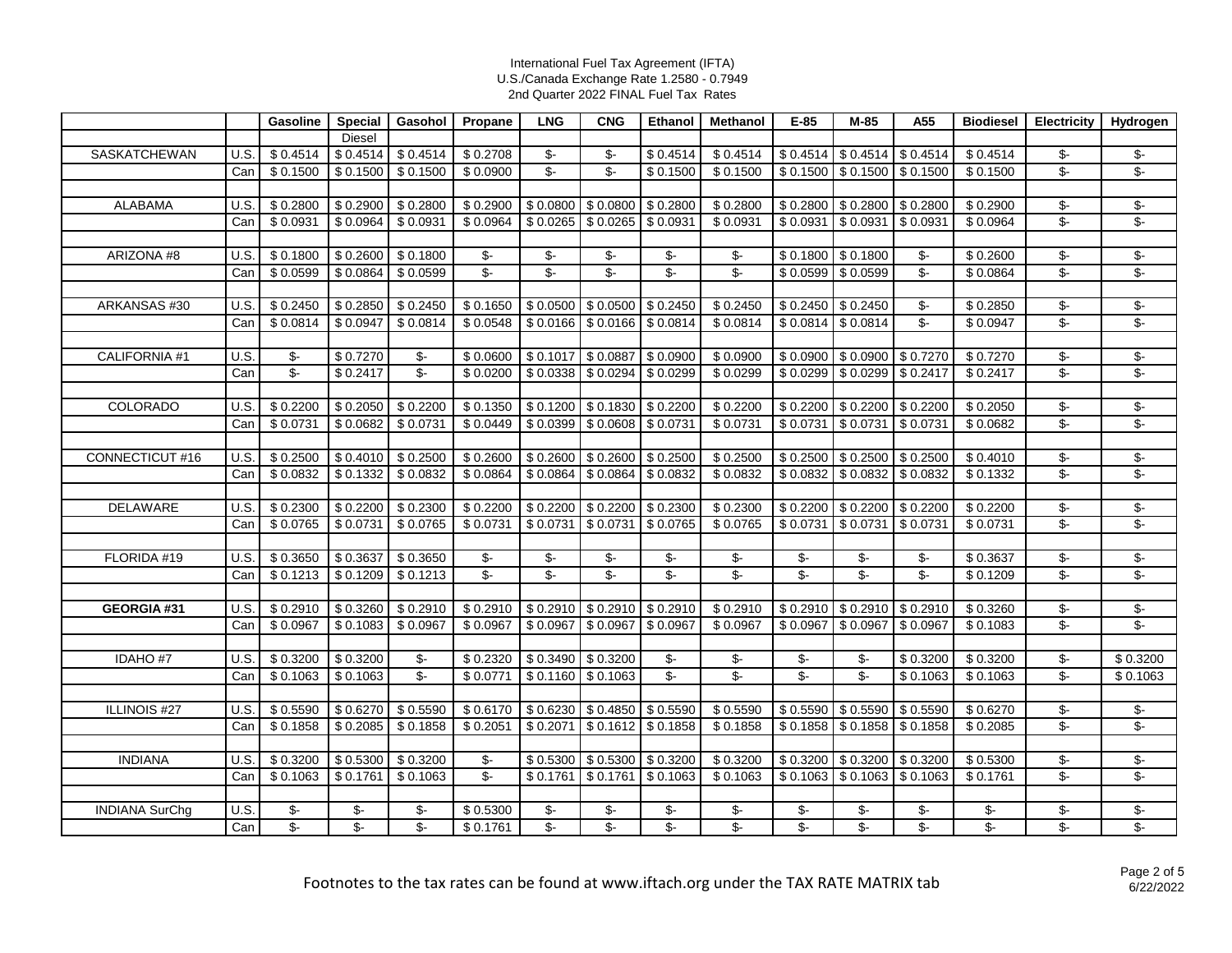|                        |      | Gasoline                 | Special  | Gasohol                  | Propane              | <b>LNG</b>        | <b>CNG</b>                    | Ethanol              | Methanol                 | $E-85$                   | M-85                     | A55                      | <b>Biodiesel</b> | Electricity                     | Hydrogen                                    |
|------------------------|------|--------------------------|----------|--------------------------|----------------------|-------------------|-------------------------------|----------------------|--------------------------|--------------------------|--------------------------|--------------------------|------------------|---------------------------------|---------------------------------------------|
|                        |      |                          | Diesel   |                          |                      |                   |                               |                      |                          |                          |                          |                          |                  |                                 |                                             |
| <b>IOWA #26</b>        | U.S. | \$0.3000                 | \$0.3250 | \$0.3000                 | \$0.3000             | \$0.3250          | \$0.3100                      | \$0.2400             | \$0.3000                 | \$0.2400                 | \$0.3000                 | \$0.3000                 | \$0.3040         | \$-                             | \$0.6500                                    |
|                        | Can  | \$0.0998                 | \$0.1081 | \$0.0998                 | \$0.0998             | \$0.1081          | \$0.1030                      | \$0.0798             | \$0.0998                 | \$0.0798                 | \$0.0998                 | \$0.0998                 | \$0.1010         | \$-                             | \$0.2160                                    |
|                        |      |                          |          |                          |                      |                   |                               |                      |                          |                          |                          |                          |                  |                                 |                                             |
| <b>KANSAS</b>          | U.S. | \$0.2400                 | \$0.2600 | \$0.2400                 | \$0.2300             | \$0.2600          | \$0.2400                      | \$0.2400             | \$0.2600                 | \$0.1700                 | \$0.2400                 | \$0.2600                 | \$0.2600         | \$-                             | \$-                                         |
|                        | Can  | \$0.0798                 | \$0.0864 | \$0.0798                 | \$0.0765             | \$0.0864          | $$0.0798$ \$0.0798            |                      | \$0.0864                 | \$0.0565                 | \$0.0798                 | \$0.0864                 | \$0.0864         | $\mathcal{L}$                   | $\overline{\$}$ -                           |
|                        |      |                          |          |                          |                      |                   |                               |                      |                          |                          |                          |                          |                  |                                 |                                             |
| <b>KENTUCKY</b>        | U.S. | \$0.2460                 | \$0.2160 | \$0.2460                 | \$0.2460             | \$0.2160          | \$0.2160                      | \$0.2460             | \$0.2460                 | \$0.2460                 | \$0.2460                 | \$0.2160                 | \$0.2160         | \$-                             | \$-                                         |
|                        | Can  | \$0.0818                 | \$0.0718 | \$0.0818                 | \$0.0818             | \$0.0718          | \$0.0718                      | \$0.0818             | \$0.0818                 | \$0.0818                 | \$0.0818                 | \$0.0718                 | \$0.0718         | $\overline{\mathcal{F}}$        | $\sqrt[6]{\cdot}$                           |
| <b>KENTUCKY SurChg</b> | U.S. | \$0.0440                 | \$0.1020 | \$0.0440                 | \$0.0440             | \$0.1020          | \$0.1020                      | $\sqrt{$}0.0440$     | \$0.0440                 | \$0.0440                 | \$0.0440                 | \$0.1020                 | \$0.1020         | \$-                             | $\sqrt[6]{\cdot}$                           |
|                        | Can  | \$0.0146                 | \$0.0338 | \$0.0146                 | \$0.0146             | \$0.0338          | \$0.0338                      | \$0.0146             | \$0.0146                 | \$0.0146                 | \$0.0146                 | \$0.0338                 | \$0.0338         | $\overline{\mathcal{S}}$        | \$-                                         |
|                        |      |                          |          |                          |                      |                   |                               |                      |                          |                          |                          |                          |                  |                                 |                                             |
| LOUISIANA #22          | U.S. | \$0.2000                 | \$0.2000 | \$0.2000                 | \$0.1460             | \$0.2000          | \$0.2000                      | \$0.2000             | \$0.2000                 | \$0.2000                 | \$0.2000                 | \$0.2000                 | \$0.2000         | \$-                             | \$-                                         |
|                        | Can  | \$0.0664                 | \$0.0664 | \$0.0664                 | \$0.0486             | \$0.0664          | \$0.0664                      | \$0.0664             | \$0.0664                 | \$0.0664                 | \$0.0664                 | \$0.0664                 | \$0.0664         | $\overline{\mathcal{L}}$        | \$-                                         |
|                        |      |                          |          |                          |                      |                   |                               |                      |                          |                          |                          |                          |                  |                                 |                                             |
| MAINE #6               | U.S. | \$-                      | \$0.3120 | \$-                      | \$0.2190             | \$0.1780          | $$0.3078$ $$0.1980$           |                      | \$0.1470                 | \$-                      | $\overline{\mathcal{F}}$ | \$-                      | \$0.3120         | \$-                             | \$-                                         |
|                        | Can  | $\overline{\mathcal{L}}$ | \$0.1037 | $\overline{\mathcal{S}}$ | \$0.0728             | \$0.0591          | \$0.1023                      | \$0.0658             | \$0.0488                 | $\overline{\$}$          | $\overline{\$}$          | $\overline{\mathcal{L}}$ | \$0.1037         | $\overline{\mathcal{F}}$        | \$-                                         |
|                        |      |                          |          |                          |                      |                   |                               |                      |                          |                          |                          |                          |                  |                                 |                                             |
| MARYLAND #24           | U.S. | \$0.3610                 | \$0.3685 | \$0.3610                 | \$0.3610             | \$0.3610          | \$0.3610                      | \$0.3610             | \$0.3610                 | \$0.3610                 | $\frac{1}{\phi}$         | $\overline{\mathcal{F}}$ | \$0.3685         | $\overline{\mathcal{F}}$        | \$-                                         |
|                        | Can  | \$0.1200                 | \$0.1225 | \$0.1200                 | \$0.1200             | \$0.1200          | \$0.1200                      | \$0.1200             | \$0.1200                 | \$0.1200                 | $\overline{\$}$          | \$-                      | \$0.1225         | $\overline{\mathcal{L}}$        | \$-                                         |
|                        |      |                          |          |                          |                      |                   |                               |                      |                          |                          |                          |                          |                  |                                 |                                             |
| <b>MASSACHUSETTS</b>   | U.S. | \$0.2400                 | \$0.2400 | \$0.2400                 | \$0.2860             | \$0.2860          | \$0.2860                      | \$0.2400             | \$0.2400                 | \$0.2400                 | \$0.2400                 | \$0.2400                 | \$0.2400         | \$-                             | $\sqrt[6]{\frac{1}{2}}$                     |
|                        | Can  | \$0.0798                 | \$0.0798 | \$0.0798                 | \$0.0951             | \$0.0951          | \$0.0951                      | \$0.0798             | \$0.0798                 | \$0.0798                 | \$0.0798                 | 50.0798                  | \$0.0798         | \$-                             | \$-                                         |
|                        |      |                          |          |                          |                      |                   |                               |                      |                          |                          |                          |                          |                  |                                 |                                             |
| <b>MICHIGAN</b>        | U.S. | \$0.5030                 | \$0.5650 | \$0.5030                 | \$0.5650             | \$0.5650          | \$0.5030                      | $\sqrt{ }$ \$ 0.5030 | \$0.5030                 | \$0.5030                 | \$0.5030                 | \$0.5650                 | \$0.5650         | \$-                             | \$0.5650                                    |
|                        | Can  | \$0.1672                 | \$0.1878 | \$0.1672                 | \$0.1878             | \$0.1878          | \$0.1672                      | \$0.1672             | \$0.1672                 | \$0.1672                 | \$0.1672                 | \$0.1878                 | \$0.1878         | $\overline{\mathcal{L}}$        | \$0.1878                                    |
|                        | U.S. |                          | \$0.2850 | \$0.2850                 |                      | \$0.1710          | \$0.2850                      | \$0.2850             | \$0.2850                 | \$0.2025                 | \$-                      |                          | \$0.2850         |                                 |                                             |
| MINNESOTA #17          | Can  | \$0.2850<br>\$0.0947     | \$0.0947 | \$0.0947                 | \$0.2135<br>\$0.0710 | \$0.0569          | \$0.0947                      | \$0.0947             | \$0.0947                 | \$0.0673                 | $$-$                     | \$0.2850<br>\$0.0947     | \$0.0947         | \$-<br>$\overline{\mathcal{S}}$ | $\frac{2}{3}$<br>$\overline{\mathcal{S}}$ - |
|                        |      |                          |          |                          |                      |                   |                               |                      |                          |                          |                          |                          |                  |                                 |                                             |
| MISSISSIPPI #2         | U.S. | \$0.1800                 | \$0.1800 | \$0.1800                 | \$0.1700             | \$0.1800          | \$0.2280                      | \$0.1800             | \$0.1800                 | \$0.1800                 | \$0.1800                 | \$0.1800                 | \$0.1800         | \$-                             | $\frac{1}{\phi}$                            |
|                        | Can  | \$0.0599                 | \$0.0599 | \$0.0599                 | \$0.0565             | \$0.0599          | \$0.0757                      | \$0.0599             | \$0.0599                 | \$0.0599                 | \$0.0599                 | \$0.0599                 | \$0.0599         | $\overline{\mathcal{F}}$        | $\overline{\$}$                             |
|                        |      |                          |          |                          |                      |                   |                               |                      |                          |                          |                          |                          |                  |                                 |                                             |
| MISSOURI #3            | U.S. | \$0.1950                 | \$0.1950 | $\sqrt{$}0.1950$         | \$0.1100             | \$0.1100          | \$0.1100                      | \$0.1950             | $\mathcal{S}$ -          | \$0.1950                 | \$0.1950                 | $\frac{2}{3}$            | \$0.1950         | \$-                             | $\overline{\mathcal{F}}$                    |
|                        | Can  | \$0.0648                 | \$0.0648 | \$0.0648                 | \$0.0366             | \$0.0366          | \$0.0366                      | \$0.0648             | $\overline{\mathcal{S}}$ | \$0.0648                 | \$0.0648                 | \$-                      | \$0.0648         | $\overline{\mathcal{L}}$        | \$-                                         |
|                        |      |                          |          |                          |                      |                   |                               |                      |                          |                          |                          |                          |                  |                                 |                                             |
| MONTANA #10            | U.S. | \$-                      | \$0.2955 | $\sqrt[6]{\cdot}$        | \$0.0518             | $\sqrt[6]{\cdot}$ | \$0.0700                      | $\frac{1}{2}$        | \$-                      | \$-                      | \$-                      | \$-                      | \$0.2955         | \$-                             | $\sqrt[6]{\cdot}$                           |
|                        | Can  | $\overline{\mathcal{L}}$ | \$0.0983 | \$-                      | \$0.0172             | $\overline{\$}$ - | \$0.0233                      | $\overline{\$}$      | $\overline{\mathcal{F}}$ | $\overline{\mathcal{L}}$ | $\overline{\$}$          | \$-                      | \$0.0983         | \$-                             | $\overline{\$}$ -                           |
|                        |      |                          |          |                          |                      |                   |                               |                      |                          |                          |                          |                          |                  |                                 |                                             |
| <b>NEBRASKA</b>        | U.S. | \$0.2480                 | \$0.2480 | \$0.2480                 | \$0.2480             | $\sqrt{0.2480}$   | \$0.2480                      | \$0.2480             | \$0.2480                 | \$0.2480                 | \$0.2480                 | \$0.2480                 | \$0.2480         | \$-                             | \$0.2480                                    |
|                        | Can  | \$0.0824                 | \$0.0824 | \$0.0824                 | \$0.0824             |                   | $$0.0824$ $$0.0824$ $$0.0824$ |                      | \$0.0824                 | \$0.0824                 | \$0.0824                 | \$0.0824                 | \$0.0824         | $\overline{\mathcal{S}}$        | \$0.0824                                    |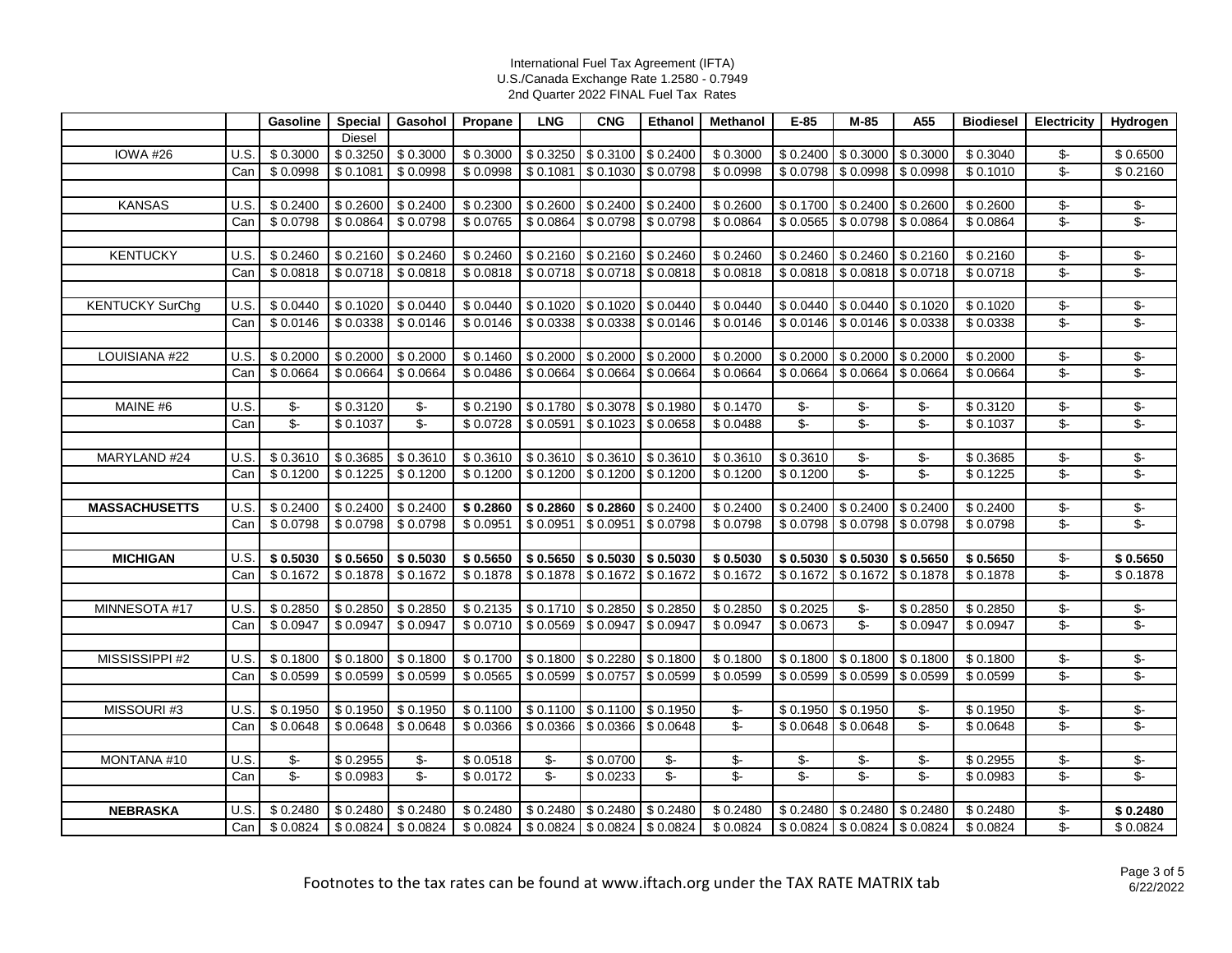|                           |      | Gasoline                 | Special                  | Gasohol                  | Propane                    | <b>LNG</b>                      | <b>CNG</b>                      | Ethanol                  | Methanol                 | $E-85$                         | $M-85$                   | A55                      | <b>Biodiesel</b>                | <b>Electricity</b>              | Hydrogen                             |
|---------------------------|------|--------------------------|--------------------------|--------------------------|----------------------------|---------------------------------|---------------------------------|--------------------------|--------------------------|--------------------------------|--------------------------|--------------------------|---------------------------------|---------------------------------|--------------------------------------|
|                           |      |                          | <b>Diesel</b>            |                          |                            |                                 |                                 |                          |                          |                                |                          |                          |                                 |                                 |                                      |
| <b>NEVADA</b>             | U.S. | \$0.2300                 | \$0.2700                 | \$0.2300                 | \$0.0640                   | \$0.2700                        | \$0.2100                        | \$0.2300                 | \$0.2300                 | \$0.2300                       | $\mathsf{S}$ -           | \$0.1900                 | \$0.2700                        | \$-                             | \$-                                  |
|                           | Can  | \$0.0765                 | \$0.0897                 | \$0.0765                 | \$0.0213                   | \$0.0897                        | \$0.0698                        | \$0.0765                 | \$0.0765                 | \$0.0765                       | $\mathcal{L}$            | \$0.0632                 | \$0.0897                        | \$-                             | \$-                                  |
|                           |      |                          |                          |                          |                            |                                 |                                 |                          |                          |                                |                          |                          |                                 |                                 |                                      |
| <b>NEW HAMPSHIRE</b>      | U.S. | \$-                      | \$0.2220                 | \$-                      | \$0.2220                   | \$0.2220                        | \$0.2220                        | \$-                      | $\mathcal{S}$ -          | \$-                            | $\mathcal{S}$ -          | $\frac{2}{3}$            | \$0.2220                        | \$-                             | \$-                                  |
|                           | Can  | $\overline{\mathcal{L}}$ | \$0.0738                 | $\overline{\$}$          | \$0.0738                   | \$0.0738                        | \$0.0738                        | $\overline{\$}$          | $\overline{\mathbb{S}}$  | $\overline{\mathcal{S}}$       | $\overline{\mathcal{S}}$ | $\overline{\mathcal{L}}$ | \$0.0738                        | $\overline{\mathcal{L}}$        | $\overline{\mathcal{F}}$             |
|                           |      |                          |                          |                          |                            |                                 |                                 |                          |                          |                                |                          |                          |                                 |                                 |                                      |
| <b>NEW JERSEY</b>         | U.S. | \$0.5070                 | \$0.5770                 | \$0.5070                 | \$0.9270                   | \$-                             | \$-                             | \$0.5070                 | \$0.5070                 | \$0.5070                       | \$0.5070                 | \$0.5070                 | \$0.5770                        | $\sqrt[6]{\frac{1}{2}}$         | \$-                                  |
|                           | Can  | \$0.1684                 | \$0.1917                 | \$0.1684                 | \$0.3081                   | $\overline{\mathcal{S}}$        | $\overline{\mathcal{S}}$        | \$0.1684                 | \$0.1684                 | \$0.1684                       | \$0.1684                 | \$0.1684                 | \$0.1917                        | \$-                             | \$-                                  |
|                           |      |                          |                          |                          |                            |                                 |                                 |                          |                          |                                |                          |                          |                                 |                                 |                                      |
| <b>NEW MEXICO</b>         | U.S. | \$-                      | \$0.2100                 | \$-                      | \$-                        | \$-                             | \$-                             | \$-                      | \$-                      | $\mathsf{S}$ -                 | $\mathsf{S}$ -           | \$-                      | \$-                             | \$-                             | \$-                                  |
|                           | Can  | $\overline{\$}$          | \$0.0698                 | $\overline{\mathcal{L}}$ | $\overline{\mathcal{F}}$   | $\overline{\mathcal{L}}$        | $\overline{\mathcal{L}}$        | $\overline{\mathcal{L}}$ | $\overline{\$}$          | $\overline{\mathcal{S}}$       | $\overline{\mathcal{S}}$ | $\overline{\$}$          | $\overline{\mathcal{S}}$        | $\overline{\$}$                 | $\overline{\$}$                      |
|                           | U.S. | \$0.4130                 | \$0.3955                 | \$0.4130                 | \$0.2400                   |                                 |                                 | \$0.4130                 | \$0.4130                 |                                | \$0.4130                 | \$0.4130                 |                                 |                                 |                                      |
| NEW YORK #12              | Can  | \$0.1372                 | \$0.1315                 | \$0.1372                 | \$0.0798                   | \$-<br>$\overline{\mathcal{S}}$ | \$-<br>$\overline{\mathcal{S}}$ | \$0.1372                 | \$0.1372                 | \$-<br>$\overline{\mathbb{S}}$ | \$0.1372                 | \$0.1372                 | \$-<br>$\overline{\mathcal{S}}$ | \$-<br>$\overline{\mathcal{E}}$ | \$-<br>$\sqrt[6]{\cdot}$             |
|                           |      |                          |                          |                          |                            |                                 |                                 |                          |                          |                                |                          |                          |                                 |                                 |                                      |
| <b>NORTH CAROLINA #25</b> | U.S. | \$0.3850                 | \$0.3850                 | \$0.3850                 | \$0.3850                   | \$0.3850                        | \$0.3850                        | \$0.3850                 | \$0.3850                 | \$0.3850                       | \$0.3850                 | \$0.3850                 | \$0.3850                        | \$-                             | \$0.3850                             |
|                           | Can  | \$0.1279                 | \$0.1279                 | \$0.1279                 | \$0.1279                   | \$0.1279                        | \$0.1279                        | \$0.1279                 | \$0.1279                 | \$0.1279                       | \$0.1279                 | \$0.1279                 | \$0.1279                        | \$-                             | \$0.1279                             |
|                           |      |                          |                          |                          |                            |                                 |                                 |                          |                          |                                |                          |                          |                                 |                                 |                                      |
| <b>NORTH DAKOTA</b>       | U.S. | \$0.2300                 | \$0.2300                 | \$0.2300                 | \$0.2300                   | $\sqrt[6]{\frac{1}{2}}$         | \$0.2300                        | $\sqrt[6]{\cdot}$        | \$-                      | \$-                            | $\mathcal{L}$            | $\mathcal{S}$ -          | \$0.2300                        | \$-                             | $\sqrt[6]{\cdot}$                    |
|                           | Can  | \$0.0765                 | \$0.0765                 | \$0.0765                 | \$0.0765                   | $\overline{\mathcal{L}}$        | \$0.0765                        | $\overline{\$}$          | $\overline{\mathcal{S}}$ | $\frac{2}{3}$                  | $\overline{\mathcal{L}}$ | $\overline{\mathcal{L}}$ | \$0.0765                        | $\overline{\mathcal{F}}$        | $\overline{\mathcal{F}}$             |
|                           |      |                          |                          |                          |                            |                                 |                                 |                          |                          |                                |                          |                          |                                 |                                 |                                      |
| <b>OHIO #29</b>           | U.S. | \$0.3850                 | \$0.4700                 | \$0.3850                 | \$0.4700                   | \$0.4700                        | \$0.3000                        | \$0.3850                 | \$0.3850                 | \$0.3850                       | \$0.3850                 | \$0.4700                 | \$0.4700                        | \$-                             | $\overline{\$}$ -                    |
|                           | Can  | \$0.1279                 | \$0.1562                 | \$0.1279                 | \$0.1562                   | \$0.1562                        | \$0.0998                        | \$0.1279                 | \$0.1279                 | \$0.1279                       | \$0.1279                 | \$0.1562                 | \$0.1562                        | $\sqrt[6]{\cdot}$               | $\overline{\mathcal{S}}$             |
|                           |      |                          |                          |                          |                            |                                 |                                 |                          |                          |                                |                          |                          |                                 |                                 |                                      |
| <b>OKLAHOMA</b>           | U.S. | \$0.1900                 | \$0.1900                 | \$0.1900                 | \$0.1600                   | \$0.0500                        | \$0.0500                        | \$0.1900                 | \$0.1900                 | \$0.1900                       | \$0.1900                 | \$0.1900                 | \$0.1900                        | $\sqrt[6]{\cdot}$               | \$-                                  |
|                           | Can  | \$0.0632                 | \$0.0632                 | \$0.0632                 | \$0.0532                   | \$0.0166                        | \$0.0166                        | \$0.0632                 | \$0.0632                 | \$0.0632                       | \$0.0632                 | \$0.0632                 | \$0.0632                        | \$-                             | $\overline{\mathcal{F}}$             |
|                           |      |                          |                          |                          |                            |                                 |                                 |                          |                          |                                |                          |                          |                                 |                                 |                                      |
| OREGON                    | U.S. | \$-                      | \$-                      | \$-                      | $\mathsf{S}$ -             | \$-                             | \$-                             | $\frac{2}{3}$            | \$-                      | \$-                            | \$-                      | \$-                      | $\mathbb{S}^-$                  | \$-                             | \$-                                  |
|                           | Can  | $\overline{\mathcal{S}}$ | $\overline{\mathcal{E}}$ | $\overline{\$}$          | $\overline{\mathcal{S}}$ - | $\overline{\mathcal{S}}$        | $\overline{\mathcal{S}}$        | $\overline{\mathcal{S}}$ | $\overline{\mathcal{S}}$ | $\mathsf{S}$ -                 | $\mathsf{S}$ -           | $\mathsf{S}$ -           | \$-                             | $\overline{\mathcal{E}}$        | $\overline{\mathcal{F}}$             |
|                           |      |                          |                          |                          |                            |                                 |                                 |                          |                          |                                |                          |                          |                                 |                                 |                                      |
| PENNSYLVANIA #4           | U.S. | \$0.5760                 | \$0.7410                 | \$0.5760                 | \$0.4250                   | \$0.6480                        | \$0.5760                        | \$0.3840                 | \$0.2890                 | \$0.4130                       | \$0.3320                 | \$0.7410                 | \$0.7410                        | \$0.0172                        | \$0.5760                             |
|                           | Can  | \$0.1915                 | \$0.2463                 | \$0.1915                 | \$0.1413                   | \$0.2154                        | \$0.1915                        | \$0.1277                 | \$0.0961                 | \$0.1372                       | \$0.1103                 | \$0.2463                 | \$0.2463                        | \$0.0057                        | \$0.1915                             |
|                           |      |                          |                          |                          |                            |                                 |                                 |                          |                          |                                |                          |                          |                                 |                                 |                                      |
| RHODE ISLAND              | U.S. | \$0.3400                 | \$0.3400                 | \$0.3400                 | \$0.3400                   | \$0.3400                        | \$-<br>$S-$                     | \$0.3400                 | \$0.3400                 | \$0.3400                       | \$0.3400                 | \$0.3400                 | \$0.3400                        | \$-<br>\$-                      | $\frac{2}{\pi}$<br>$\sqrt[6]{\cdot}$ |
|                           | Can  | \$0.1130                 | \$0.1130                 | \$0.1130                 | \$0.1130                   | \$0.1130                        |                                 | \$0.1130                 | \$0.1130                 | \$0.1130                       | \$0.1130                 | \$0.1130                 | \$0.1130                        |                                 |                                      |
| SOUTH CAROLINA #23        | U.S. | \$0.2600                 | \$0.2600                 | \$0.2600                 | \$0.2600                   | \$0.2600                        | \$0.2600                        | \$0.2600                 | \$0.2600                 | \$-                            | \$-                      | \$-                      | \$-                             | \$-                             | $\overline{\$}$ -                    |
|                           | Can  | \$0.0864                 | \$0.0864                 | \$0.0864                 | \$0.0864                   | \$0.0864                        | \$0.0864                        | \$0.0864                 | \$0.0864                 | $\overline{\$}$                | $\overline{\mathcal{L}}$ | $\overline{\mathcal{L}}$ | $\overline{\mathcal{S}}$ -      | $\overline{\mathcal{L}}$        | $\overline{\mathcal{F}}$             |
|                           |      |                          |                          |                          |                            |                                 |                                 |                          |                          |                                |                          |                          |                                 |                                 |                                      |
| <b>SOUTH DAKOTA</b>       | U.S. | \$-                      | \$0.2800                 | \$-                      | \$-                        | \$-                             | \$-                             | \$-                      | \$-                      | \$-                            | \$-                      | $\mathsf{S}$ -           | \$0.2800                        | $\sqrt[6]{\cdot}$               | \$-                                  |
|                           | Can  | $\overline{\mathcal{S}}$ | \$0.0931                 | $\overline{\mathcal{S}}$ | $\overline{\$}$            | $\overline{\mathcal{S}}$        | \$-                             | $\overline{\mathcal{S}}$ | $\overline{\mathcal{S}}$ | \$-                            | \$-                      | $\overline{\mathbb{S}}$  | \$0.0931                        | $\overline{\mathcal{L}}$        | \$-                                  |
|                           |      |                          |                          |                          |                            |                                 |                                 |                          |                          |                                |                          |                          |                                 |                                 |                                      |